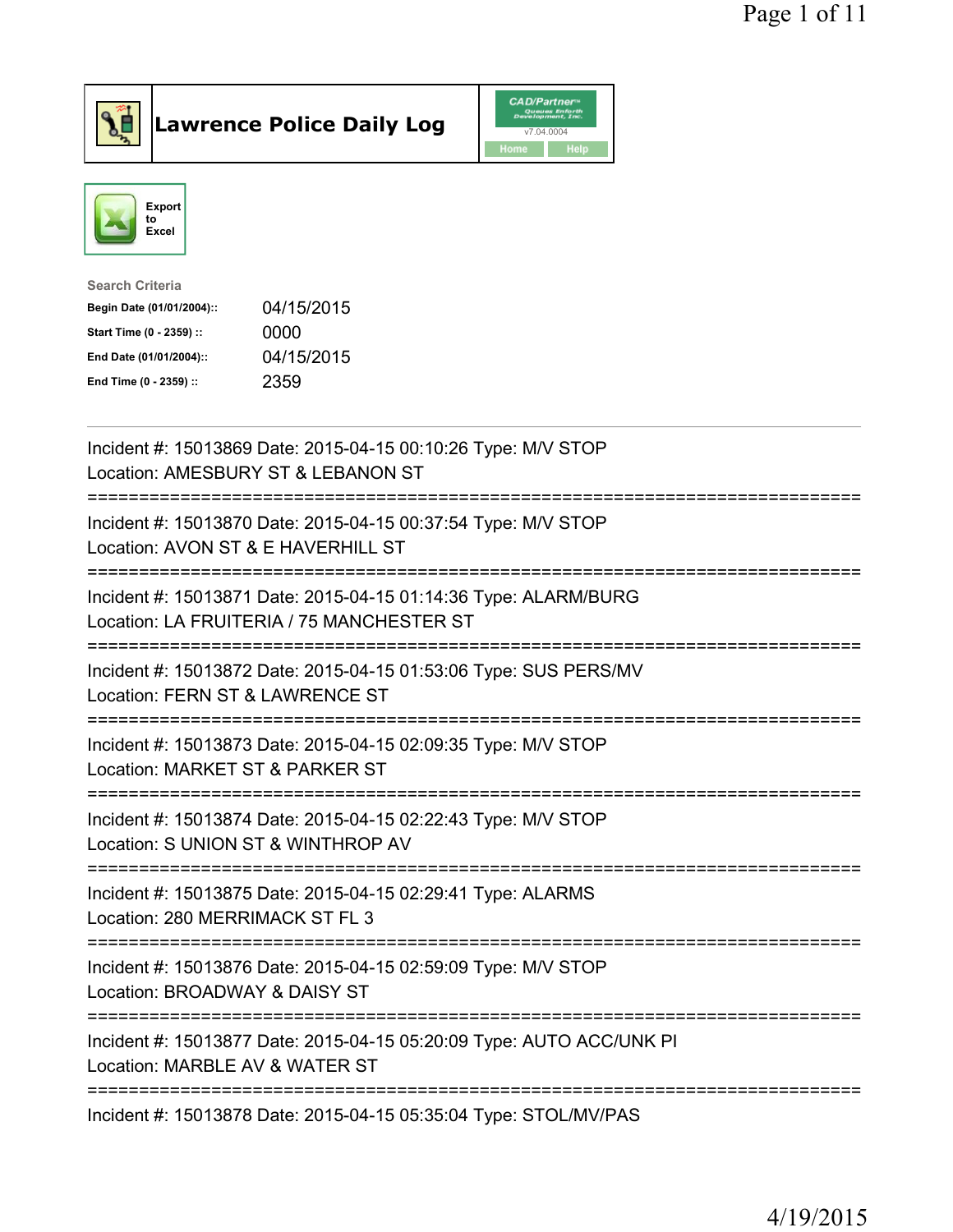Location: 62 DORCHESTER ST =========================================================================== Incident #: 15013879 Date: 2015-04-15 05:52:53 Type: ALARM/BURG Location: 280 MERRIMACK ST =========================================================================== Incident #: 15013880 Date: 2015-04-15 06:00:57 Type: STOL/MV/PAS Location: 86 SUMMER ST =========================================================================== Incident #: 15013881 Date: 2015-04-15 06:03:32 Type: ALARM/BURG Location: LEONARD SCHOOL / 60 ALLEN ST =========================================================================== Incident #: 15013882 Date: 2015-04-15 06:31:15 Type: LARCENY/PAST Location: 77 WESLEY ST =========================================================================== Incident #: 15013883 Date: 2015-04-15 06:56:39 Type: SUS PERS/MV Location: 2 HOBSON ST =========================================================================== Incident #: 15013884 Date: 2015-04-15 06:59:52 Type: PARK & WALK Location: BROADWAY =========================================================================== Incident #: 15013885 Date: 2015-04-15 08:07:21 Type: ALARMS Location: 5 WOLCOTT AV =========================================================================== Incident #: 15013886 Date: 2015-04-15 08:13:08 Type: WARRANT SERVE Location: 84 SULLIVAN AV #30 =========================================================================== Incident #: 15013887 Date: 2015-04-15 09:19:15 Type: VIO CITY ORD Location: ARLINGTON PARK MANAGEMENT CORP / 355 PARK ST =========================================================================== Incident #: 15013888 Date: 2015-04-15 09:22:22 Type: A&B PAST Location: BAILEY ST & S UNION ST =========================================================================== Incident #: 15013889 Date: 2015-04-15 09:25:12 Type: MEDIC SUPPORT Location: 305 HAMPSHIRE ST #B =========================================================================== Incident #: 15013890 Date: 2015-04-15 09:26:47 Type: INVESTIGATION Location: 101 PARKER ST =========================================================================== Incident #: 15013891 Date: 2015-04-15 09:45:35 Type: INVESTIGATION Location: 183 HAVERHILL ST =========================================================================== Incident #: 15013892 Date: 2015-04-15 10:05:54 Type: INVEST CONT Location: 61 ARLINGTON ST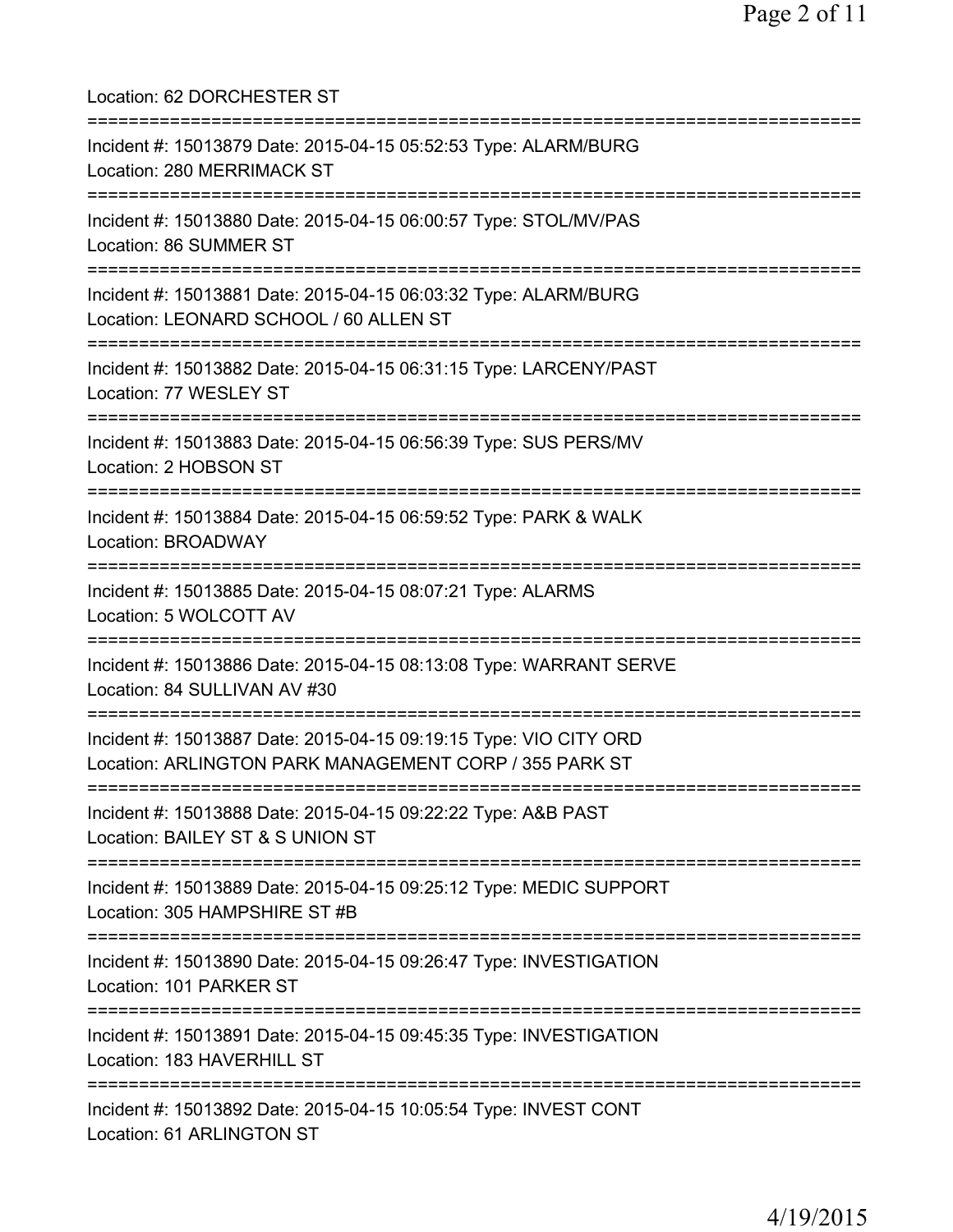| Incident #: 15013893 Date: 2015-04-15 10:12:40 Type: M/V STOP<br>Location: HAVERHILL ST & WEST ST                |
|------------------------------------------------------------------------------------------------------------------|
| Incident #: 15013894 Date: 2015-04-15 10:14:35 Type: DOMESTIC/PROG<br>Location: 406 LOWELL ST                    |
| Incident #: 15013895 Date: 2015-04-15 10:17:37 Type: PARK & WALK<br>Location: BRADFORD ST & BROADWAY             |
| Incident #: 15013896 Date: 2015-04-15 10:29:50 Type: TRESPASSING<br>Location: 238 HAVERHILL ST                   |
| Incident #: 15013897 Date: 2015-04-15 10:32:00 Type: EXTRA SURVEIL<br>Location: MCDONALDS / 50 BROADWAY          |
| Incident #: 15013898 Date: 2015-04-15 10:42:11 Type: SUICIDE ATTEMPT<br>Location: 101 EVERETT ST                 |
| Incident #: 15013899 Date: 2015-04-15 10:52:02 Type: M/V STOP<br>Location: HAVERHILL ST & LAWRENCE ST            |
| Incident #: 15013900 Date: 2015-04-15 11:02:36 Type: GENERAL SERV<br>Location: 2 ACTON ST<br>=================== |
| Incident #: 15013901 Date: 2015-04-15 11:04:55 Type: M/V STOP<br>Location: HAVERHILL ST & WHITE ST               |
| Incident #: 15013902 Date: 2015-04-15 11:06:29 Type: PARK & WALK<br>Location: BRADFORD ST & BROADWAY             |
| Incident #: 15013903 Date: 2015-04-15 11:13:57 Type: ANIMAL COMPL<br>Location: ESSEX ST & MILTON ST              |
| Incident #: 15013904 Date: 2015-04-15 11:21:52 Type: M/V STOP<br>Location: BRADFORD ST & FRANKLIN ST             |
| Incident #: 15013905 Date: 2015-04-15 11:33:38 Type: TOW/REPOSSED<br>Location: 683 ESSEX ST                      |
| Incident #: 15013906 Date: 2015-04-15 11:47:53 Type: M/V STOP<br>Location: 120 BROADWAY                          |
|                                                                                                                  |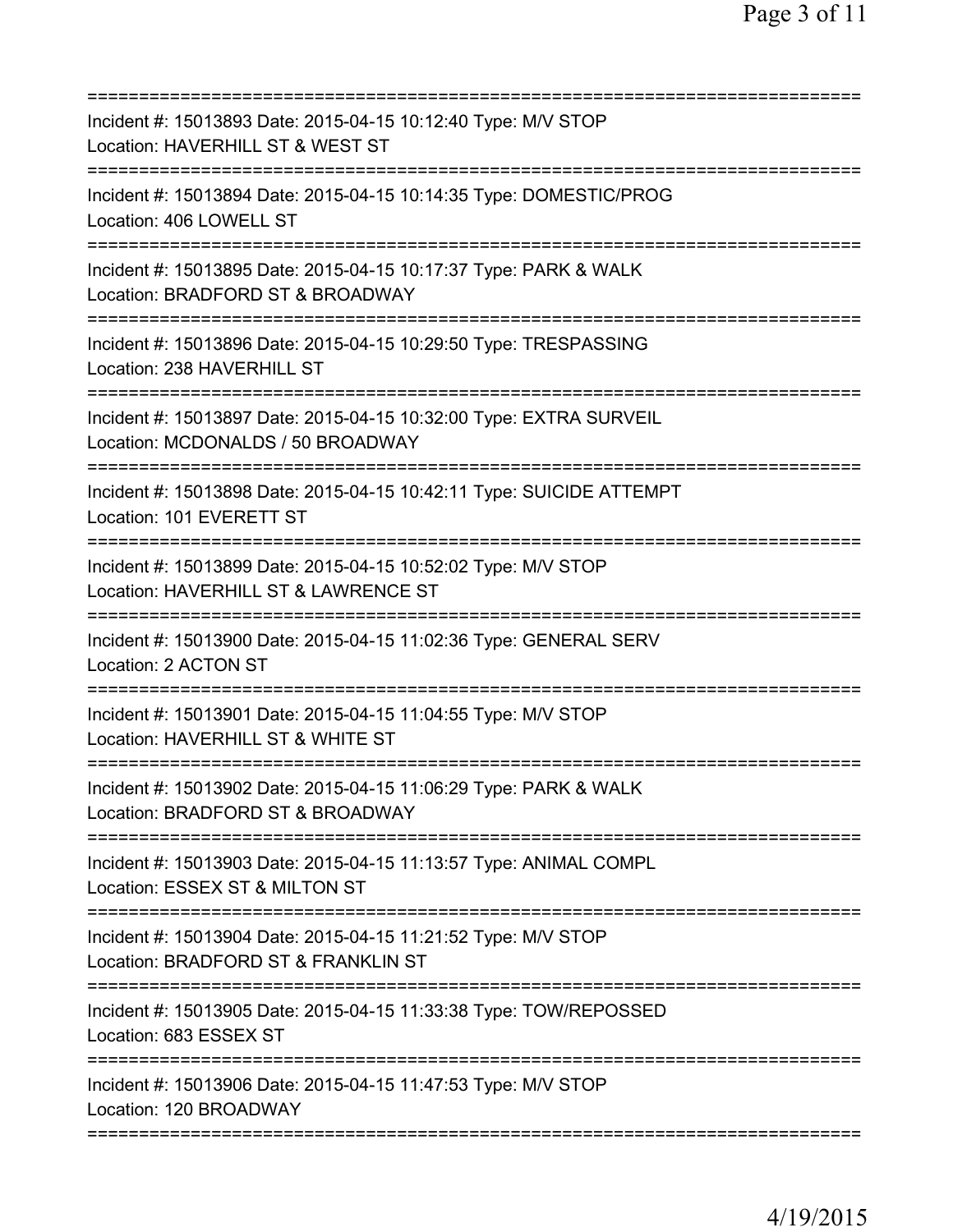| Incident #: 15013908 Date: 2015-04-15 11:56:06 Type: UNATENEDCHILD<br>Location: 142 MARSTON ST                                  |
|---------------------------------------------------------------------------------------------------------------------------------|
| Incident #: 15013907 Date: 2015-04-15 11:56:38 Type: TOW OF M/V<br>Location: 53 WEST ST                                         |
| Incident #: 15013909 Date: 2015-04-15 11:58:06 Type: ALARMS<br>Location: CONGREGTION OF JAHOVAH WITNESSES / 35 FERRY ST         |
| Incident #: 15013910 Date: 2015-04-15 12:07:52 Type: 209A/SERVE<br>Location: 243 BROADWAY #103                                  |
| Incident #: 15013911 Date: 2015-04-15 12:09:42 Type: ANIMAL COMPL<br>Location: 25 MARSTON ST                                    |
| Incident #: 15013912 Date: 2015-04-15 12:18:06 Type: AUTO ACC/NO PI<br>Location: 240 E HAVERHILL ST                             |
| Incident #: 15013914 Date: 2015-04-15 12:19:31 Type: B&E/MV/PAST<br>Location: 1 GENERAL ST                                      |
| Incident #: 15013913 Date: 2015-04-15 12:20:38 Type: M/V STOP<br>Location: BAILEY ST & FOSTER ST                                |
| Incident #: 15013915 Date: 2015-04-15 12:23:49 Type: SPECIAL CHECK<br>Location: MCDONALDS / 50 BROADWAY                         |
| Incident #: 15013916 Date: 2015-04-15 12:33:02 Type: DRUG VIO<br>Location: 29 CRESCENT ST                                       |
| Incident #: 15013917 Date: 2015-04-15 13:12:53 Type: 209A/SERVE<br>Location: 405 ANDOVER ST                                     |
| Incident #: 15013918 Date: 2015-04-15 13:23:54 Type: DRUG VIO<br>Location: MELROSE ST & WATER ST<br>=========================== |
| Incident #: 15013919 Date: 2015-04-15 13:31:33 Type: 209A/SERVE<br>Location: 13 PROSPECT WY                                     |
| Incident #: 15013920 Date: 2015-04-15 13:39:49 Type: 209A/SERVE<br>Location: 13 PORTLAND ST                                     |
| Incident #: 15013921 Date: 2015-04-15 13:44:14 Type: M/V STOP                                                                   |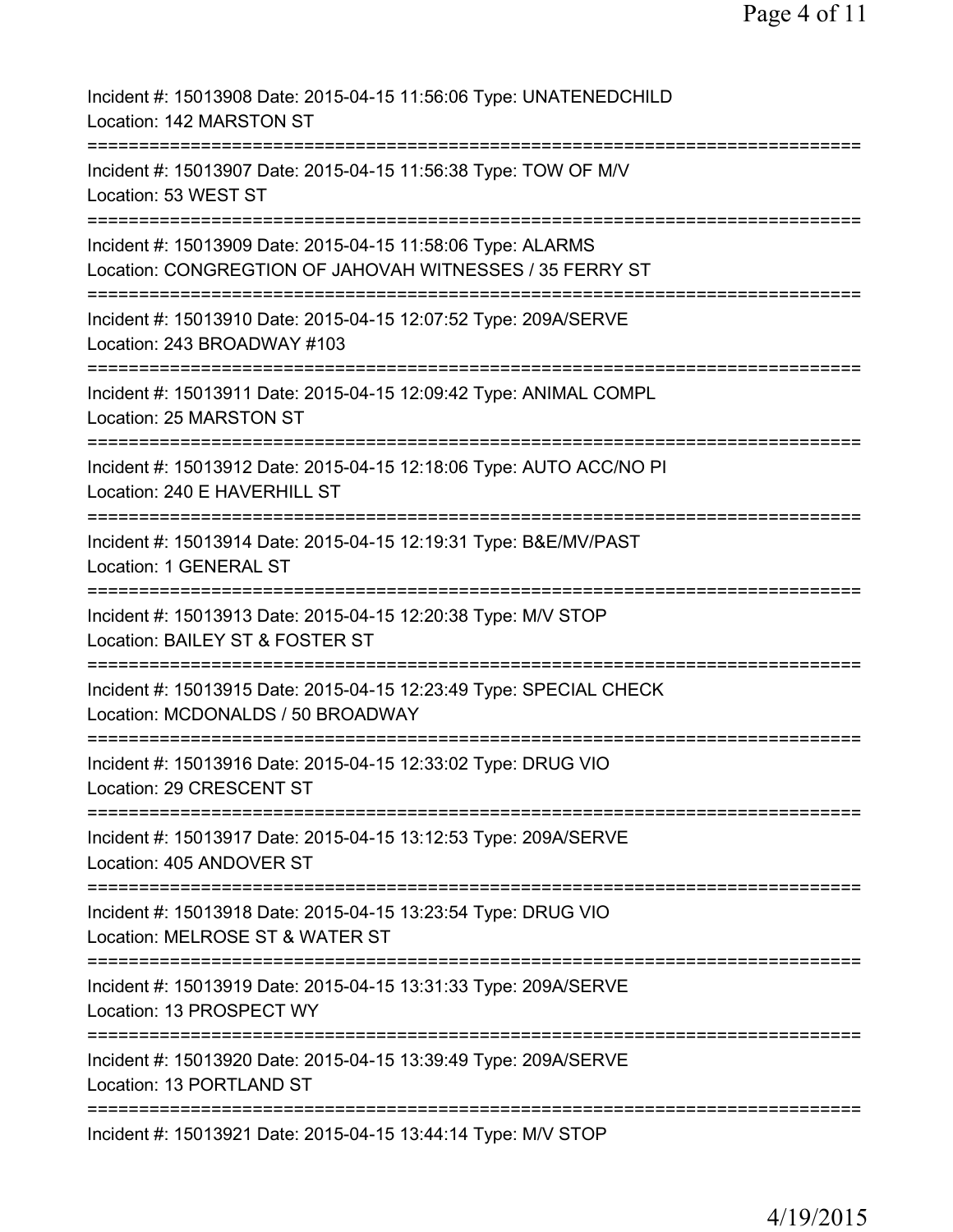Location: BROADWAY & CROSS ST =========================================================================== Incident #: 15013922 Date: 2015-04-15 13:52:58 Type: ANIMAL COMPL Location: 3 CRESTSHIRE DR =========================================================================== Incident #: 15013924 Date: 2015-04-15 13:53:45 Type: MAL DAMAGE Location: 78 WATER ST =========================================================================== Incident #: 15013923 Date: 2015-04-15 13:53:59 Type: 209A/SERVE Location: 17 OLIVE AV =========================================================================== Incident #: 15013925 Date: 2015-04-15 13:58:53 Type: ALARM/BURG Location: 17 BOYD ST =========================================================================== Incident #: 15013926 Date: 2015-04-15 14:11:17 Type: AUTO ACC/NO PI Location: CENTRAL CATHOLIC HIGH SCHOOL / 300 HAMPSHIRE ST =========================================================================== Incident #: 15013927 Date: 2015-04-15 14:11:45 Type: SUS PERS/MV Location: BROADWAY & LOWELL ST =========================================================================== Incident #: 15013928 Date: 2015-04-15 14:20:10 Type: AUTO ACC/NO PI Location: 23 MILFORD ST =========================================================================== Incident #: 15013929 Date: 2015-04-15 14:25:22 Type: DISORDERLY Location: LOWELL ST & OXFORD ST =========================================================================== Incident #: 15013930 Date: 2015-04-15 14:36:09 Type: M/V STOP Location: 206 SALEM ST =========================================================================== Incident #: 15013931 Date: 2015-04-15 14:43:29 Type: M/V STOP Location: HAVERHILL ST & LAWRENCE ST =========================================================================== Incident #: 15013932 Date: 2015-04-15 14:53:34 Type: ALARMS Location: 179 OLIVE AV =========================================================================== Incident #: 15013933 Date: 2015-04-15 15:01:51 Type: AUTO ACC/NO PI Location: LAWRENCE HIGH SCHOOL / 70 N PARISH RD =========================================================================== Incident #: 15013934 Date: 2015-04-15 15:03:40 Type: B&E/MV/PAST Location: 248 BROADWAY =========================================================================== Incident #: 15013935 Date: 2015-04-15 15:05:54 Type: AUTO ACC/NO PI Location: 364 MERRIMACK ST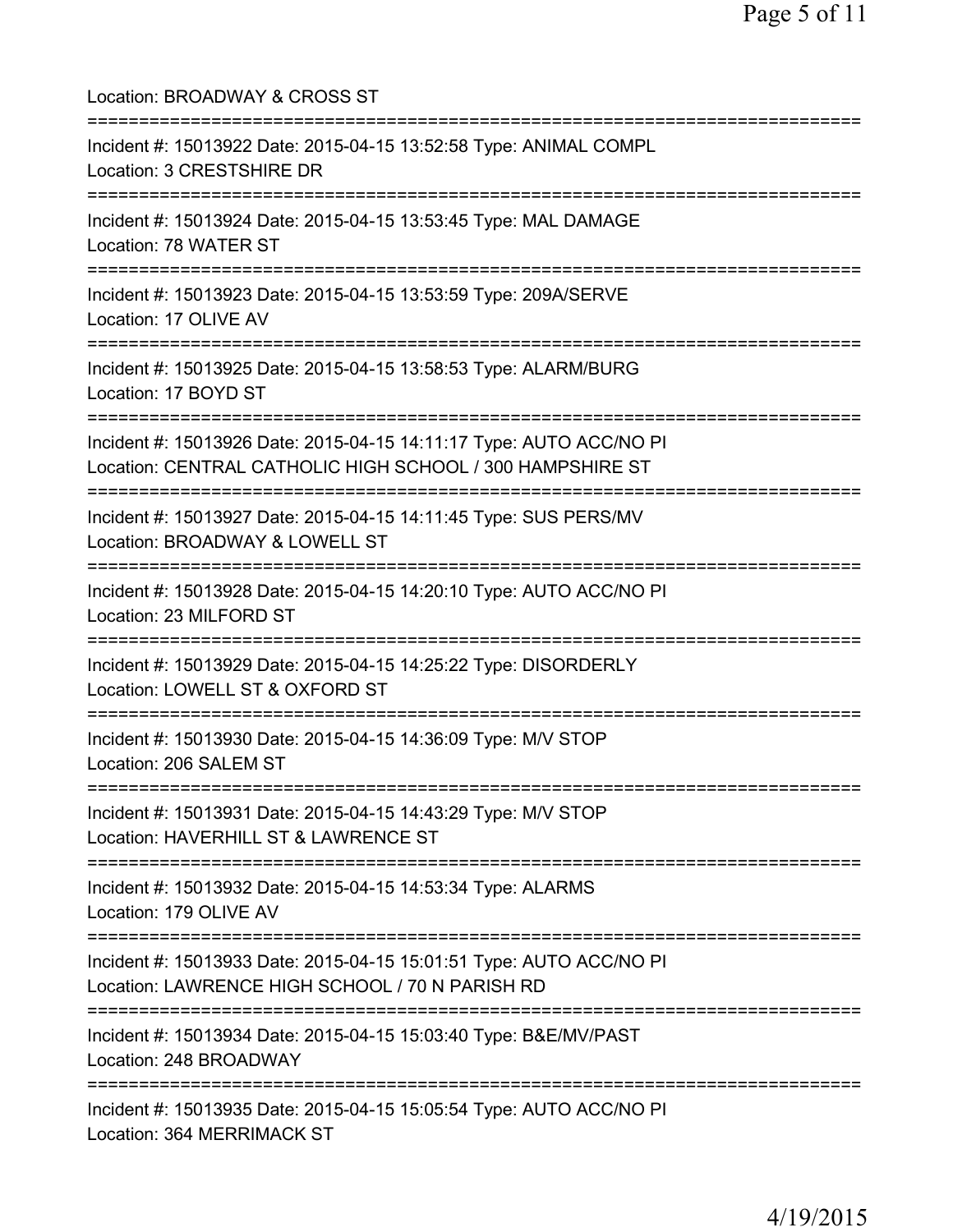| =========================                                                                                                                                 |
|-----------------------------------------------------------------------------------------------------------------------------------------------------------|
| Incident #: 15013936 Date: 2015-04-15 15:11:00 Type: TOW OF M/V<br>Location: 90 LOWELL ST                                                                 |
| Incident #: 15013937 Date: 2015-04-15 15:11:38 Type: DOMESTIC/PROG<br>Location: 8 ROLLINS ST                                                              |
| Incident #: 15013938 Date: 2015-04-15 15:15:21 Type: FIGHT<br>Location: 31 ORCHARD ST                                                                     |
| Incident #: 15013939 Date: 2015-04-15 15:24:42 Type: UNWANTEDGUEST<br>Location: 12 WOOD LN                                                                |
| Incident #: 15013940 Date: 2015-04-15 15:43:45 Type: AUTO ACC/NO PI<br>Location: CESAR'S CAFE / 11 NEWBURY ST                                             |
| Incident #: 15013941 Date: 2015-04-15 15:46:16 Type: FIGHT<br><b>Location: PHILLIPS ST</b>                                                                |
| Incident #: 15013942 Date: 2015-04-15 15:49:18 Type: FIRE<br>Location: 181 HIGH ST<br>=============                                                       |
| Incident #: 15013943 Date: 2015-04-15 15:49:44 Type: DOMESTIC/PROG<br>Location: 495 HAMPSHIRE ST                                                          |
| Incident #: 15013944 Date: 2015-04-15 15:56:54 Type: DISTURBANCE<br>Location: 123 HIGH ST                                                                 |
| ===============<br>Incident #: 15013945 Date: 2015-04-15 16:06:30 Type: AUTO ACC/UNK PI<br>Location: 491 LOWELL ST                                        |
| Incident #: 15013946 Date: 2015-04-15 16:16:44 Type: FIGHT<br><b>Location: SHAWSHEEN RD</b>                                                               |
| Incident #: 15013947 Date: 2015-04-15 16:33:08 Type: UNWANTEDGUEST<br>Location: HAFFNERS GAS STATION / 469 HAVERHILL ST<br>============================== |
| Incident #: 15013948 Date: 2015-04-15 16:40:42 Type: DOMESTIC/PROG<br>Location: 73 SHAWSHEEN RD                                                           |
| Incident #: 15013949 Date: 2015-04-15 17:07:20 Type: DK (DRUNK)<br>Location: SUPER LIQUORS / 35 S BROADWAY                                                |
|                                                                                                                                                           |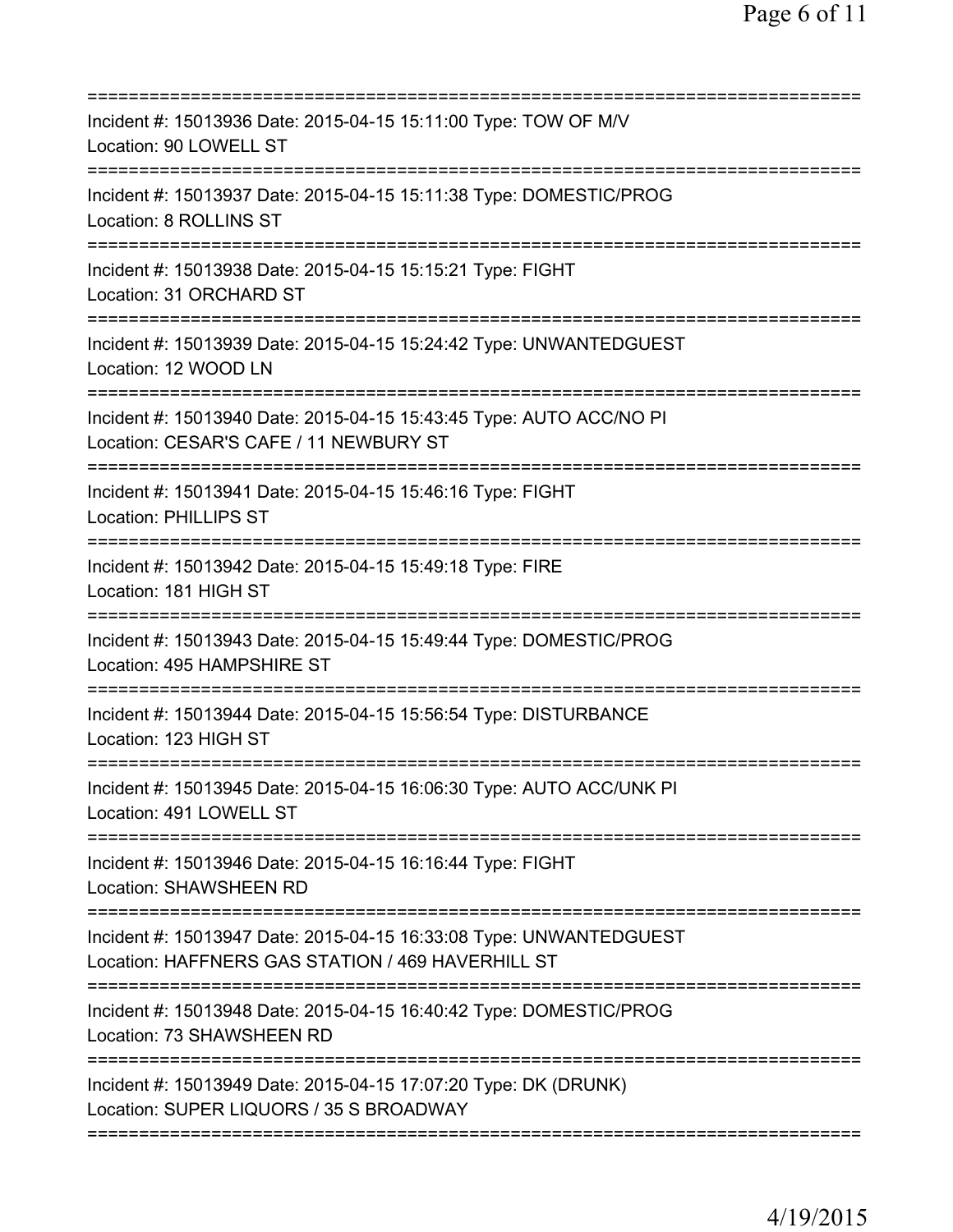Page 7 of 11

Incident #: 15013950 Date: 2015-04-15 17:19:57 Type: NEIGHBOR PROB Location: 40 LAWRENCE ST #307 FL 3 =========================================================================== Incident #: 15013951 Date: 2015-04-15 17:21:59 Type: TOW OF M/V Location: LAWRENCE GENERAL HOSPITAL / 1 GENERAL ST =========================================================================== Incident #: 15013952 Date: 2015-04-15 17:38:14 Type: ANIMAL COMPL Location: 159 FERRY ST =========================================================================== Incident #: 15013953 Date: 2015-04-15 17:45:34 Type: INVEST CONT Location: 123 LOWELL ST =========================================================================== Incident #: 15013954 Date: 2015-04-15 17:50:46 Type: M/V STOP Location: BURGER KING / 187 BROADWAY =========================================================================== Incident #: 15013955 Date: 2015-04-15 17:51:41 Type: THREATS Location: 99 FOSTER ST =========================================================================== Incident #: 15013956 Date: 2015-04-15 17:53:14 Type: M/V STOP Location: HAMPSHIRE ST & LOWELL ST =========================================================================== Incident #: 15013957 Date: 2015-04-15 17:54:43 Type: UNWANTEDGUEST Location: 224 WATER ST FL 1 =========================================================================== Incident #: 15013958 Date: 2015-04-15 17:55:22 Type: M/V STOP Location: CENTRAL BRIDGE =========================================================================== Incident #: 15013959 Date: 2015-04-15 17:57:39 Type: M/V STOP Location: 15 WEST ST =========================================================================== Incident #: 15013960 Date: 2015-04-15 18:03:48 Type: ALARM/BURG Location: LAWRENCE MASONIC LOUDGE / 43 JACKSON ST =========================================================================== Incident #: 15013961 Date: 2015-04-15 18:05:44 Type: M/V STOP Location: BROADWAY & CANAL ST =========================================================================== Incident #: 15013963 Date: 2015-04-15 18:06:53 Type: M/V STOP Location: CENTRE ST & HAMPSHIRE ST =========================================================================== Incident #: 15013962 Date: 2015-04-15 18:07:11 Type: M/V STOP Location: LESLIE ST & WOODLAND ST =========================================================================== Incident #: 15013965 Date: 2015-04-15 18:14:57 Type: ALARM/BURG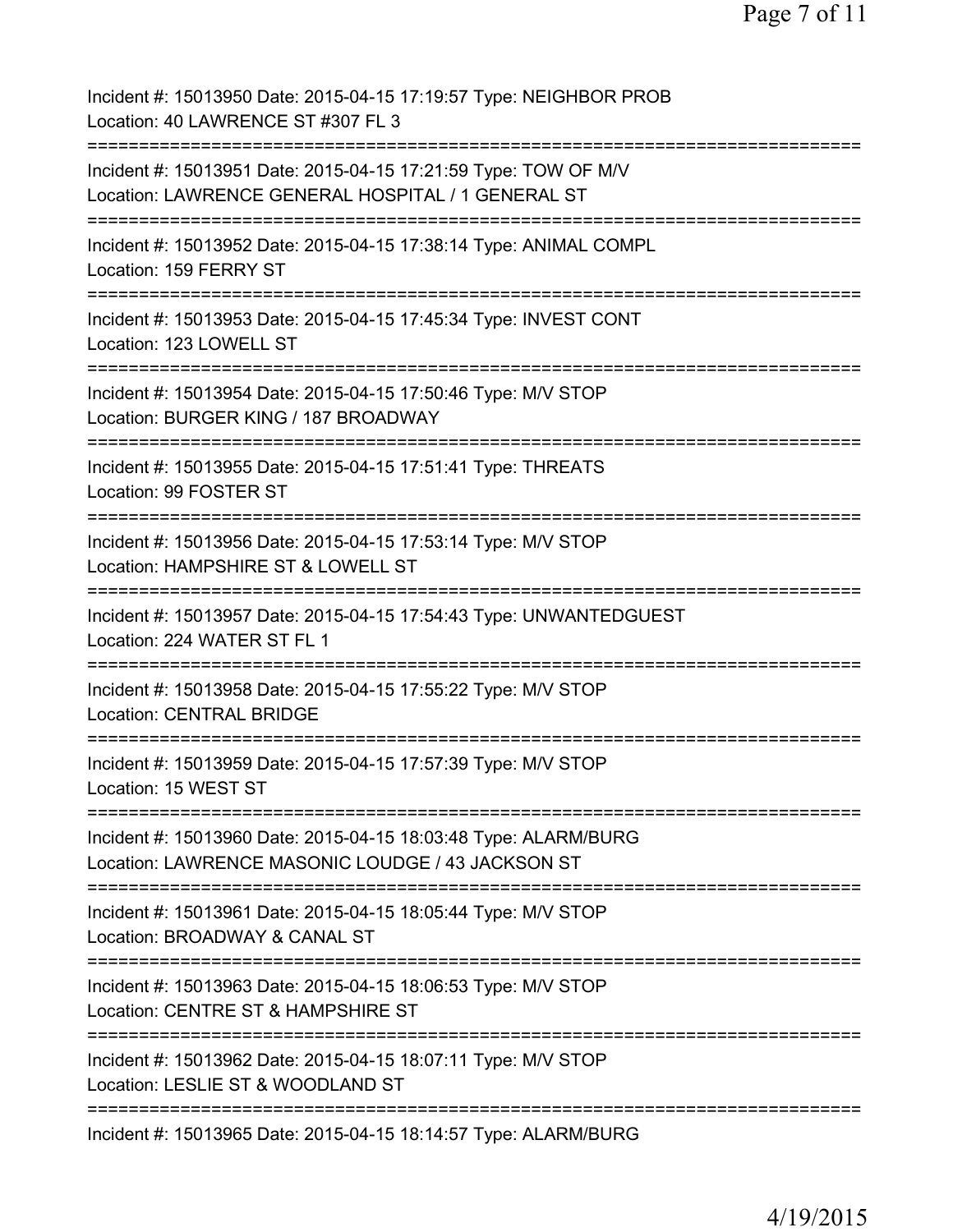Location: RESD; EUGINA VIERA / 32 CRESTWOOD CIR =========================================================================== Incident #: 15013964 Date: 2015-04-15 18:15:15 Type: M/V STOP Location: FERRY ST & RIDGE RD =========================================================================== Incident #: 15013966 Date: 2015-04-15 18:17:14 Type: M/V STOP Location: HAWLEY ST & S BROADWAY =========================================================================== Incident #: 15013967 Date: 2015-04-15 18:18:48 Type: M/V STOP Location: EXCHANGE ST & PARK ST =========================================================================== Incident #: 15013968 Date: 2015-04-15 18:19:32 Type: M/V STOP Location: E HAVERHILL ST & MARSTON ST =========================================================================== Incident #: 15013969 Date: 2015-04-15 18:20:14 Type: AUTO ACC/NO PI Location: COMMONWEALTH MOTOR HONDA / 1 COMMONWEALTH DR =========================================================================== Incident #: 15013970 Date: 2015-04-15 18:23:16 Type: UNWANTEDGUEST Location: 224 WATER ST =========================================================================== Incident #: 15013971 Date: 2015-04-15 18:24:50 Type: TOW OF M/V Location: 21 CRESCENT ST =========================================================================== Incident #: 15013972 Date: 2015-04-15 18:25:17 Type: M/V STOP Location: BRADFORD ST & BROADWAY =========================================================================== Incident #: 15013973 Date: 2015-04-15 18:29:09 Type: LOUD NOISE Location: 27 DRACUT ST =========================================================================== Incident #: 15013974 Date: 2015-04-15 18:31:07 Type: STALKING Location: MERRIMACK ST & S UNION ST =========================================================================== Incident #: 15013975 Date: 2015-04-15 18:33:46 Type: M/V STOP Location: SUPERIOR CLEANERS / 37 ESSEX ST =========================================================================== Incident #: 15013976 Date: 2015-04-15 18:36:02 Type: ALARM/BURG Location: IGLESIA BAUTISTA BIBLICA / 3 GREEN ST =========================================================================== Incident #: 15013977 Date: 2015-04-15 18:36:10 Type: SUS PERS/MV Location: 885 ESSEX ST =========================================================================== Incident #: 15013978 Date: 2015-04-15 18:42:21 Type: M/V STOP Location: FRANKLIN ST & TREMONT ST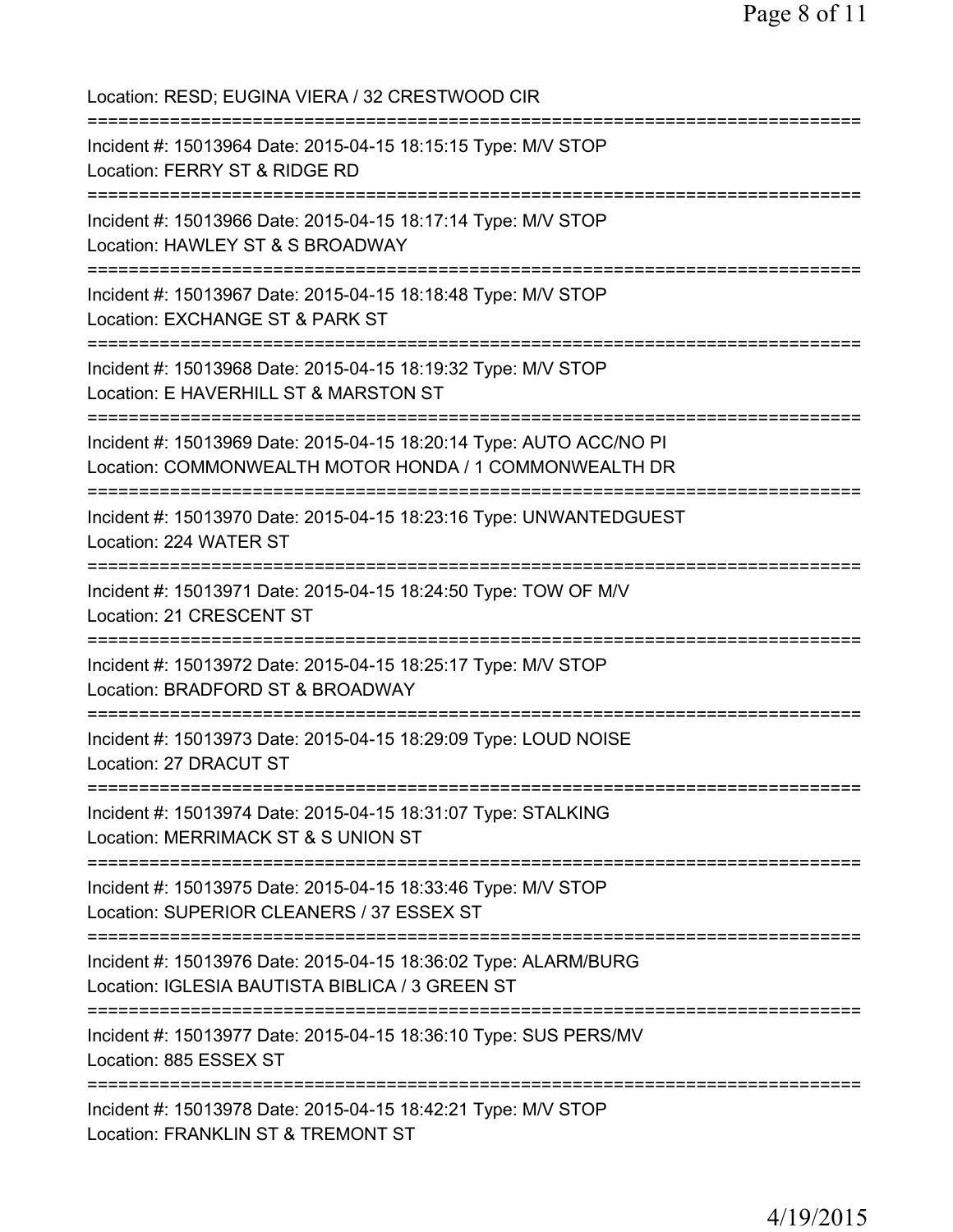| ===========================                                                                               |
|-----------------------------------------------------------------------------------------------------------|
| Incident #: 15013979 Date: 2015-04-15 19:03:50 Type: GENERAL SERV<br>Location: GENERAL ST & UNION ST      |
| Incident #: 15013980 Date: 2015-04-15 19:07:28 Type: COURT DOC SERVE<br>Location: 142 NEWBURY ST FL 2ND   |
| Incident #: 15013981 Date: 2015-04-15 19:11:27 Type: SUS PERS/MV<br>Location: 7 SALEM ST                  |
| Incident #: 15013982 Date: 2015-04-15 19:15:40 Type: UNKNOWN PROB<br>Location: 241 BROADWAY               |
| Incident #: 15013983 Date: 2015-04-15 19:19:57 Type: SUS PERS/MV<br>Location: AMES ST & YALE ST           |
| Incident #: 15013984 Date: 2015-04-15 19:21:08 Type: COURT DOC SERVE<br>Location: 229 E HAVERHILL ST FL 3 |
| Incident #: 15013985 Date: 2015-04-15 19:27:40 Type: SUS PERS/MV<br>Location: 9 BICKNELL TER              |
| Incident #: 15013986 Date: 2015-04-15 19:44:28 Type: NOISE ORD<br>Location: 46-48 COLUMBUS AV             |
| Incident #: 15013987 Date: 2015-04-15 19:50:33 Type: M/V STOP<br>Location: 90 LOWELL ST                   |
| Incident #: 15013988 Date: 2015-04-15 19:59:08 Type: M/V STOP<br>Location: AMESBURY ST & ESSEX ST         |
| Incident #: 15013989 Date: 2015-04-15 20:37:36 Type: GENERAL SERV<br>Location: 10 KEMPTON CT              |
| Incident #: 15013990 Date: 2015-04-15 20:48:44 Type: M/V STOP<br>Location: 117 E HAVERHILL ST             |
| Incident #: 15013991 Date: 2015-04-15 20:52:21 Type: 209A/VIOLATION<br>Location: 47 TREMONT ST FL 2       |
| Incident #: 15013992 Date: 2015-04-15 21:07:07 Type: KEEP PEACE<br>Location: 90 LOWELL ST                 |
|                                                                                                           |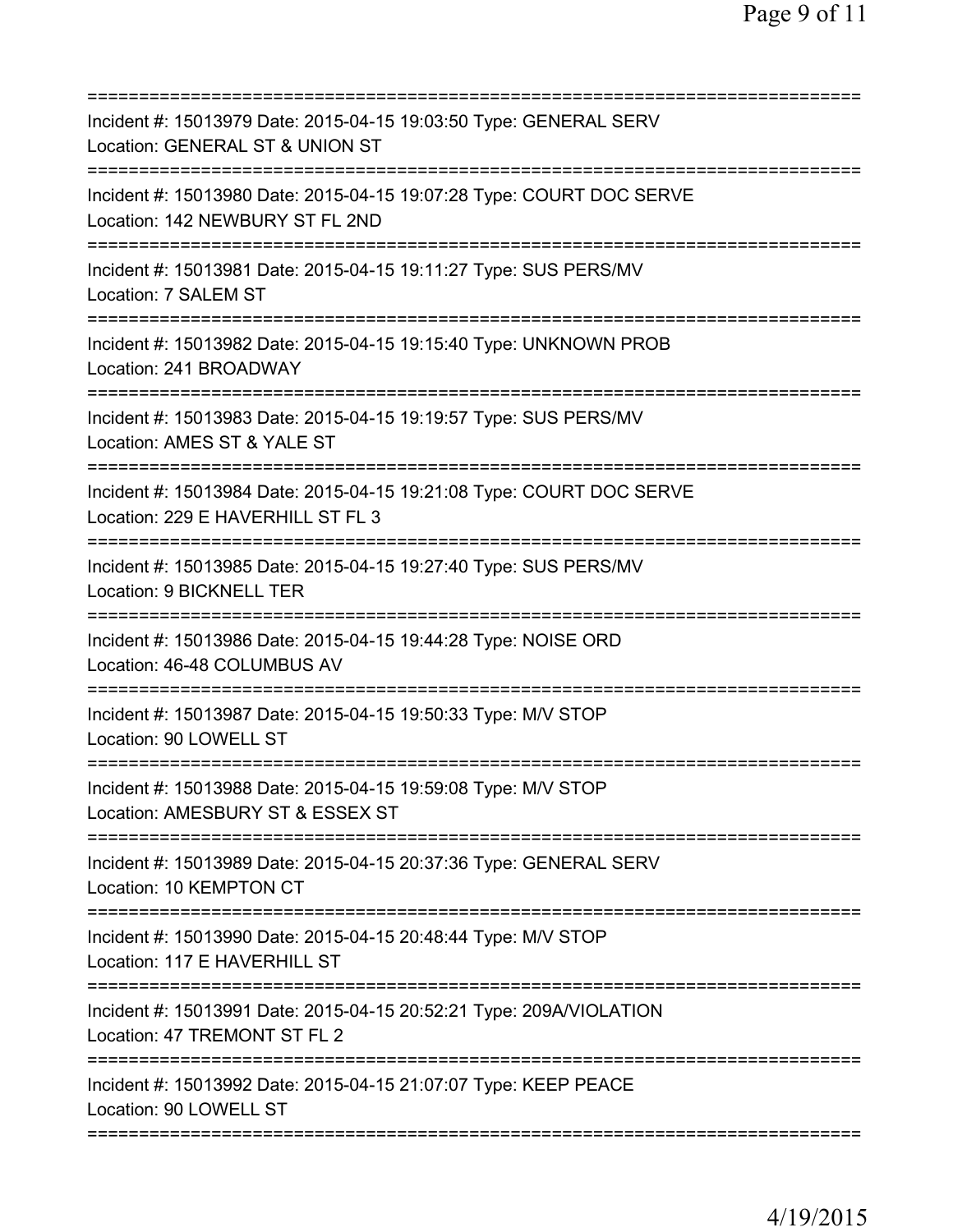| Incident #: 15013993 Date: 2015-04-15 21:23:12 Type: GENERAL SERV<br>Location: 8 WILLOW ST FL 1                         |
|-------------------------------------------------------------------------------------------------------------------------|
| Incident #: 15013994 Date: 2015-04-15 21:25:28 Type: M/V STOP<br>Location: FRANKLIN ST & LOWELL ST                      |
| Incident #: 15013995 Date: 2015-04-15 21:28:49 Type: M/V STOP<br>Location: 291 BROADWAY                                 |
| Incident #: 15013996 Date: 2015-04-15 21:40:22 Type: M/V STOP<br>Location: 90 LOWELL ST                                 |
| Incident #: 15013997 Date: 2015-04-15 21:47:37 Type: 209A/VIOLATION<br>Location: HAVERHILL ST & PERRY AV                |
| Incident #: 15013998 Date: 2015-04-15 21:52:44 Type: UNWANTEDGUEST<br>Location: 112 MARSTON ST #105                     |
| Incident #: 15013999 Date: 2015-04-15 21:58:17 Type: DISORDERLY<br>Location: 161 PARK ST FL 3                           |
| Incident #: 15014000 Date: 2015-04-15 22:16:33 Type: M/V STOP<br>Location: 499 CANAL ST                                 |
| Incident #: 15014001 Date: 2015-04-15 22:32:09 Type: M/V STOP<br>Location: S BROADWAY & WEARE ST                        |
| Incident #: 15014002 Date: 2015-04-15 22:34:05 Type: M/V STOP<br>Location: MANCHESTER ST & WEST ST                      |
| Incident #: 15014003 Date: 2015-04-15 22:43:26 Type: NOTIFICATION<br>Location: 107 LEXINGTON ST FL 2                    |
| Incident #: 15014004 Date: 2015-04-15 22:45:54 Type: NOTIFICATION<br>Location: 112 PHILLIPS ST                          |
| Incident #: 15014006 Date: 2015-04-15 22:48:36 Type: SUS PERS/MV<br>Location: JACKSON ST & PARK ST                      |
| ==========================<br>Incident #: 15014005 Date: 2015-04-15 22:48:41 Type: M/V STOP<br>Location: 430 S BROADWAY |
| Incident #: 15014007 Date: 2015-04-15 22:53:16 Type: THREATS                                                            |